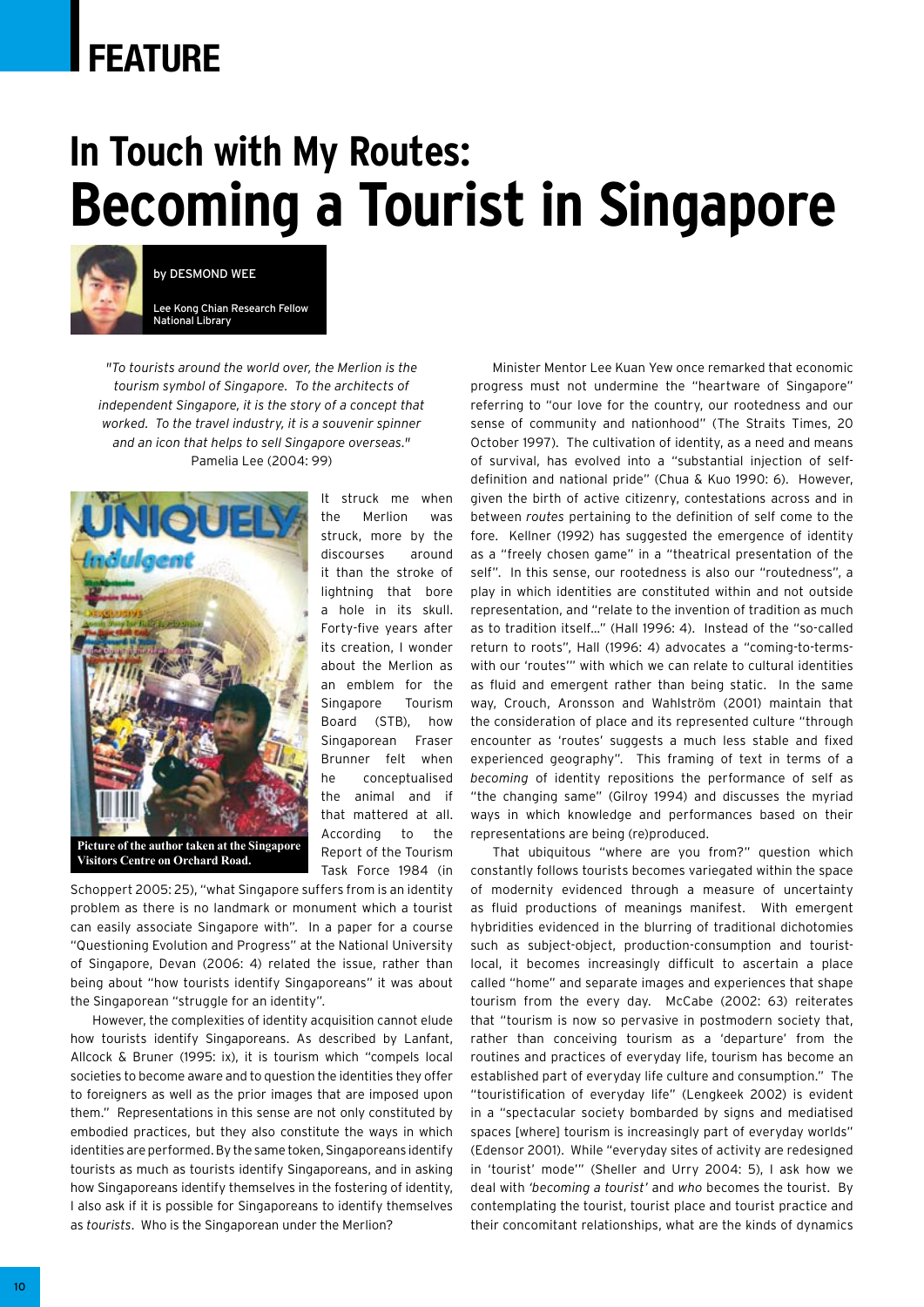that (re)produce these spaces and how do these relate to the acquisition of identity?

In an indispensable relationship between tourism and identity in which one informs the other, my research in Singapore induces the questioning of identity in terms of the spatial and embodied practices of tourism and the (re)production of representations and discourses which are performed every day. Identities rather than being rooted by place, are re-emerging with new meanings and attributions. What is home? Who is a tourist? Can I be a



**Plate 1. Singapore, 22 May 2007. A bumboat carrying tourists on a sight-seeing cruise along the mouth of the Singapore River. This area used to be the old port of Singapore where the city's first settlements were. Back in the colonial days, the river mouth was the centre of entrepot trade, commerce and finance. To this day, it remains the most expensive and economically important district in Singapore. © Edgar Su/OnAsia.com.**

tourist at home? When does that liminal transition happen and when it does, how do I perform tourism? This paper considers how tourist practice is assimilated in the context of the every day through "local" consumption, its translation into tourist identities and vice versa. In contextualising the city and juxtaposing my three-pronged reflexivities as researcher, tourist and local in Singapore, I explore how Singaporeans perform tourism *en route home* through institutional attempts to "rediscover" and "love" the city and the local reiteration of place and identity.

## **Representing Tourist**

After a visit to the Singapore Visitors Centre, I was armed with things to do around Sıngapore. From the "topless" Hippo Bus tours which gave me an overview of the city, I ventured into the four ethnic quarters in the name of cultural tourism. I visited Chinatown, Little India, Kampong Glam and the colonial district; I took a bumboat ride along the Singapore River to marvel at the waterfall spouting out of the Merlion's mouth. Since I was travelling alone and could not take photographs of myself and my experience on the boat, I sought postcards like any tourist would. I also consulted the National Library educational e-resource, *OnAsia* (http://www.onasia.com/nlb) which consisted of "highquality copyrighted images created by some of Asia's finest photojournalists and photographers…" featuring "photographic essays, stock photographs and conceptual images that represent a unique visual description of Asia, offering online access to a comprehensive collection of historical, political, social, and cultural images." By using two search criteria: "tourism" and "tourist", I extracted and sought an analysis of visual imagery and descriptions which determined *place* in a tourist setting.

Upon viewing both images and attached descriptions in plates 1 and 2, I realised that through an *other* perception, I became *by default*, a tourist the moment I was in the boat. My choice to engage in a tourist activity in a designated tourist area afforded a tourist practice that made anyone who sat in the boat a tourist. In plate 3 and within the same area, Duggleby likewise captured yet another tourist, this time taking a photograph. Without a priori knowledge, one would become a tourist while indulging in tourist practice within a tourist place. But at which point did I become a tourist? How do we determine the confines of what constitutes a tourist place and the reciprocity of practice in place?



**Plate 2. Singapore, 26 May 2006. A boat carrying tourists along the Singapore River near Clarke Quay. © Erick Danzer/OnAsia.com.**



**Plate 3. Marina Bay, Singapore, 16 April 2006. On a bridge crossing the Singapore River in the Marina Bay district, tourists walk along to view the skyline in the distance. © Luke duggleby/OnAsia.com.**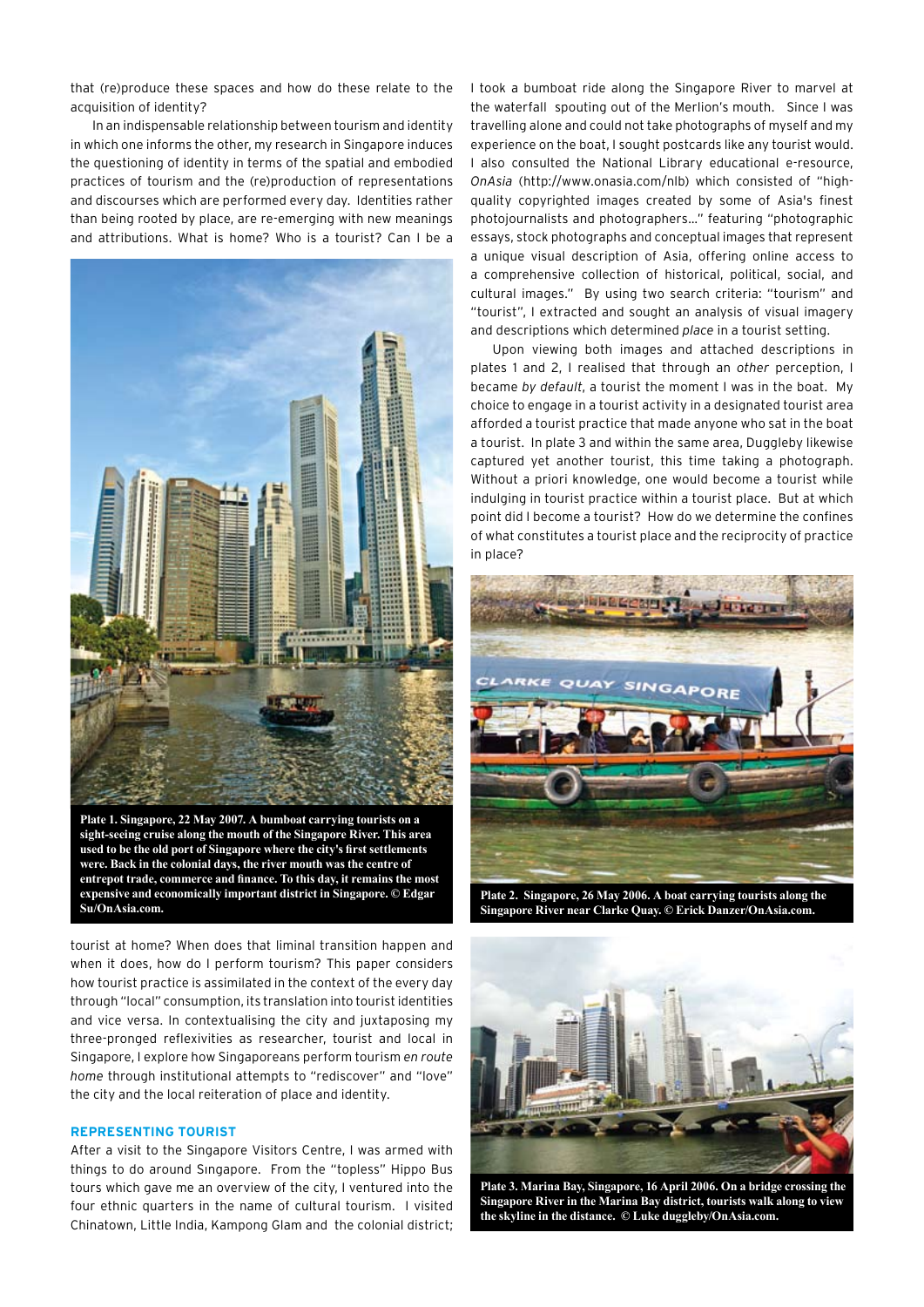Still within sight of the Sıngapore River, Plate 4 demonstrates what one might "mistake" for passers-by or pedestrians, tourists walking on the waterfront. In fact, I was a tourist even before I arrived at the ticketing booth. The sense of place and what constitutes identifiable tourist space remain arbitrary depending on the kinds of performances delineated by embodied practice.



**Plate 4. Marina Bay, Singapore, 16 April 2006. On the waterfront at Singapore's Marina Bay district, tourists walk along its many paths to view the skyline across the Singapore River. © Luke Duggleby/ OnAsia.com.**

In Plate 5, there is a total reversal in which the Caucasian man carrying a camera in a place of worship frequented by tourists, is suddenly acknowledged as a Buddhist devotee, rather than as a tourist. Perhaps the man was, or at least considered himself to be, a devotee or a local, rather than a tourist. If not, at least the photographer thought so. The issue is an epistemological one, delving into the knowledge produced and reproduced in order to sustain performance, perhaps also incorporating other roles such as tourist Buddhist devotee, expatriate Buddhist devotee or local Buddhist devotee.

Both tourist practice



**Plate 5. China Town, Singapore, 16 January 2009. A Buddhist devotee prepares to offer incense in the Buddha Tooth Relic Temple and Museum in Singapore. Buddhist devotees flock to the temple to offer their prayers for the upcoming Chinese New Year. © Joel Boh/ OnAsia.com.**

and the emphasis on place invite interpretations which seem to disclose the "increasing difficulty of drawing boundaries between the tourist and people who are not tourists" (Clifford 1997) in which distinguishing a tourist becomes "more difficult in circumstances of more complex tourist practices" (Crouch, Aronsson and Wahlström 2001). The performance of place seems to elicit emerging definitions of tourist and how tourism is performed. In other words, all the photographers of the images reproduced above were also tourists doing tourism as they were indulging in taking photographs of tourists and tourism. It is within this context that creative spaces are developed in terms of social practice, in which the place determines the performance of tourists.

# **Identifying the Tourist**

One definition of the tourist in cultural tourism is a "temporarily leisured person who voluntarily visits a place away from home for the purpose of experiencing a change" (Smith 1977). Since then there have been definitions in terms of typology (Cohen 1979), performance (Edensor 2001) and even ambiguities (McCabe 2002) whose author advocates an investigation into the forms of touristic experience rather than the concept of the tourist as a stable category within tourism discourses. In an e-mail correspondence with a representative of the STB, in my capacity as a tourism researcher, I asked how the STB would define the tourist, and received this:

The STB looks at more than tourists. We welcome visitors (non-residents) who visit Singapore for all kinds of purposes, be it Leisure, Business, Healthcare or Education.

How would residents fit into this broad, welcoming definition? The current *Beyond Words* concept, which is part of the greater *Uniquely Singapore* campaign, "moves beyond promoting the destination through product attributes and strives to bring out the depth of the Singapore experience" (STB, 18 July 2006), illustrated in the article entitled *'Beyond Words', The Next Phase Of Uniquely Singapore Brand Campaign, Breaks New Ground.*

#### **On-ground Creative Approach**

|                         | <b>Ritsda: 1. August</b><br>TONE AH    | <b>AH, Kutak Tarika</b>             | H 69       |
|-------------------------|----------------------------------------|-------------------------------------|------------|
| No.<br>$-$              |                                        |                                     |            |
| ٠                       | William Taur                           |                                     | ın         |
| ä                       | Awy Hip                                | v rije<br><b>V AND</b>              |            |
| 3                       | Alexa                                  | 7.05                                |            |
| ٠                       | ç,<br>n                                | $\tau(\overline{N})$                |            |
| s<br>۰                  |                                        | <b>Y ATA</b>                        |            |
| y                       | Romy<br>磁                              | 4.66                                |            |
| ö                       |                                        | <b>YIEU</b>                         |            |
|                         | Lei Thy                                | Y HEU.                              |            |
| 3 in Clear<br>Ligan out |                                        | Y <sub>1</sub> <sup>g</sup>         |            |
|                         |                                        | Y IQ                                |            |
| m                       | in Gode Clear                          | Y(S)                                |            |
|                         | Definitional Indian                    |                                     | <b>VIM</b> |
| ŧ3                      |                                        |                                     | <b>YIN</b> |
|                         |                                        |                                     | V.I'M      |
|                         |                                        |                                     | <b>YIN</b> |
|                         |                                        |                                     |            |
|                         |                                        |                                     |            |
|                         |                                        |                                     |            |
|                         |                                        |                                     |            |
|                         |                                        |                                     |            |
|                         |                                        |                                     |            |
|                         |                                        |                                     |            |
|                         |                                        |                                     |            |
|                         |                                        |                                     |            |
|                         | Plate 6. Public Registration Sheet for |                                     |            |
|                         |                                        | the International Tourist Guide Day |            |

The new creative experience for the onground component of the new campaign *Beyond Words* strikes a deep chord with locals (and local families, businesses, retailers and hospitality agents) as well as generates multiple layers of local and international (ASEAN) publicity. It is designed to promote direct interaction between locals and tourists to enhance the "personal experience" element that is beyond words. Refreshing and vibrant bus wraps, taxi wraps, personalised bus hangers with information on various attractions, mobile display units, banners and standees —

all combine to make the brand personable and accessible to both locals and visitors in Singapore.

The depiction of various modes of visual paraphernalia with the aim of personalising experience is perhaps less convincing and creative than the point that tourists and, especially, locals are targeted as part of this direct interaction. Indeed the STB welcomes more than "non-residents", but how would residents or locals consume this *new creative experience* and would this consumption be any different from that by tourists?

It was International Tourist Guide Day on 21 February 2009 and in commemoration of the event through collaboration with the STB, free walking tours of three designated heritage areas were conducted by more than 80 Singaporean tour guides.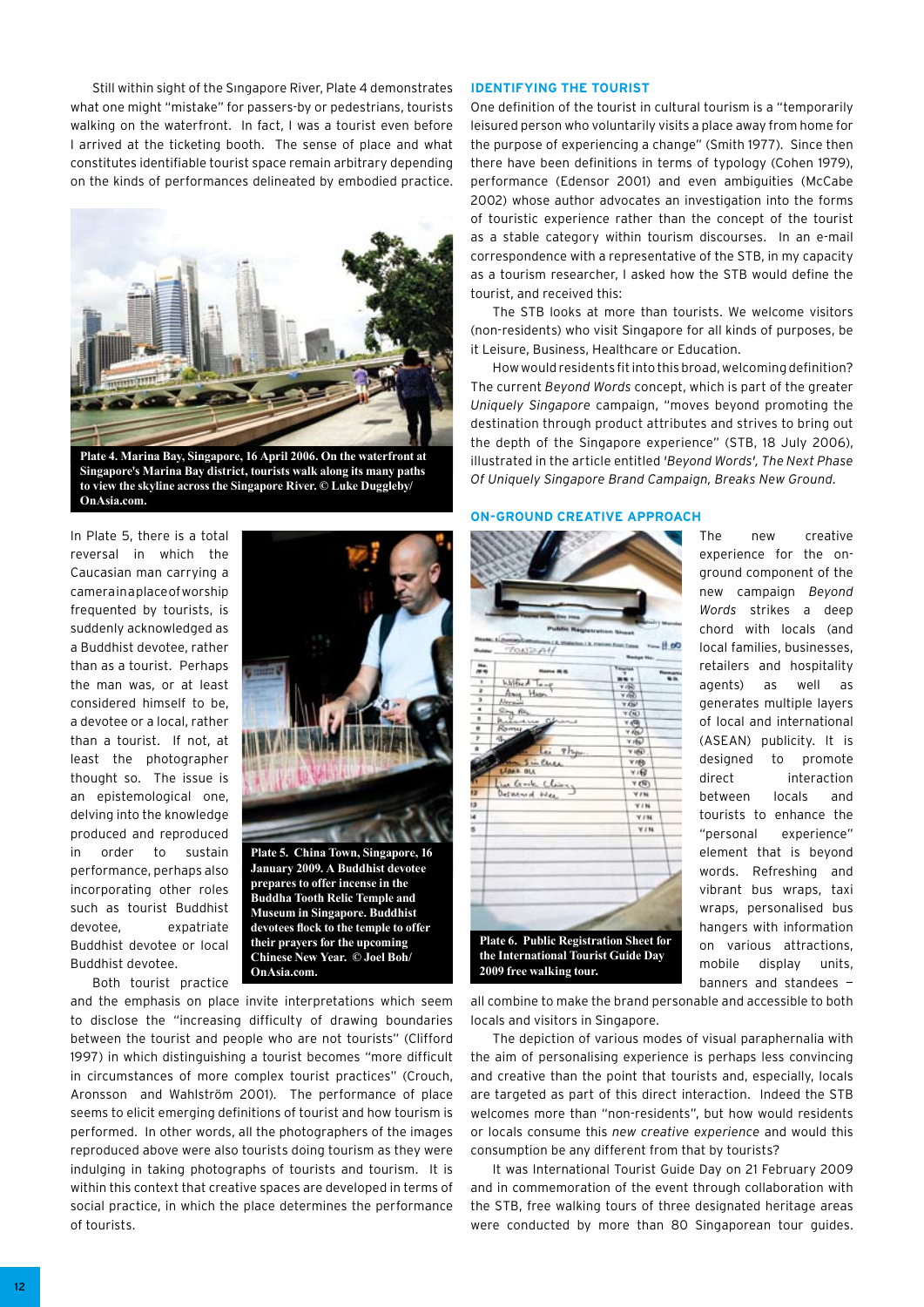Registration and assembling of tours were coordinated on the grounds of the National Library where excited participants gathered. What was revealing was an interesting question posed on the registration sheet, "Tourists?", of which all the participants answered in the negative, with the exception of "No. 12" who seemed unable to answer the question. In my subsequent hunt for "obvious" tourists, I found a German who would not consider himself a tourist as he was married to a Singaporean, and a Polish woman who asked the person at the registration desk to re-circle the "N" instead of the "Y" because she considered herself an expatriate in Singapore. At the end of the day, I finally found an American couple who said explicitly that they were tourists and were elated to have chanced on the occasion while walking by.

I wonder what kind of statistic could be obtained from the curious question posed to the thousands of locals who thronged there. The event was conceived by the tourism board for locals, but the intrusion of touristic concepts in terms of the activity and the purveyors of tourism were not central to the discourse. In an ironic way, it was ostensibly a tour which did not constitute tourism, nor was it meant for tourists. Yet, it is also in this respect of ambiguity that challenges notions of tourism beyond the commonly agreed borders and the nuanced practices of the actors at play.

## **Performing Tourist**

In an article in the Straits Times on 18 April 2009 entitled "Rediscover Singapore, says URA", the Urban Redevelopment Authority (URA) as "Singapore's master planning agency… is kicking off a string of initiatives to plan for the eventual recovery and to expand its own role locally and globally. It is also hoping to reacquaint Singaporeans with the city and renew their love for it, National Development Minister Mah Bow Tan said…." He added,

"So let's do what we would like to do overseas — let's do shopping, our eating, our sightseeing — let's travel around Singapore, revisit the places we have not visited for a long time, maybe even discover some new surprises."

"Rediscover Singapore" is also the name of a compact booklet highlighting places of interest for Singaporeans to venture to. In the introduction of the publication, Jason Hahn (2003) writes,

"(I)n our rush to explore the world, all too often, we overlook the fact that we are strangers to our own backyard. In some ways, it's almost trendy to trumpet the fact that we don't even know what's beyond Orchard Road or our block of flats. As phenomena go, this is nothing new. There are born and bred New Yorkers who've never been to the Statue of Liberty, while millions of tourists travel around the globe to visit her. But, if you ask us, that's a shame. As the Chinese writer, Han Suyin, once observed, the tree is known by its roots…. And while it may seem odd, at first blush, to be producing a publication such as this, it became very clear right at the beginning that Singaporeans are very unfamiliar with many of these places. In a quixotic sense then, this magazine is about Singapore for Singaporeans."

The institutional attempt and discursive implement of identity building seem rather apparent. It is about the consumption of place (and practice) as identity, but it is also about consumption *of* identity *in* place, evidenced in a coordinated planting of human roots into spaces of familiarity and belonging. However, the kinds of identities that are being determined in terms of inclusionary and exclusionary space bring to the fore the complexities of "love" for the city. Relph (1976:49) in *Place and Placelessness*  elaborates on "insideness" and "outsideness" in terms of human

experience of place wherein "(t)o be inside a place is to belong to it and identify with it, and the more profoundly inside you are the stronger is the identity with the place." Why is there a pride in being putatively oblivious to the outskirts of downtown and cultivating an inside-outside confusion? And what is this quixotic sense: the ideal, the romantic or the delusional? More than being about Singapore for Singaporeans, the discourse is laden with how to be "authentically" Singaporean and how to perform Singaporean identity within compressible spaces. It is specifically the renewal of love and the rediscovery of the modern city which are becoming tourism and identity simultaneously.



Plate 7 is a walking tour map and guide of the "Malay ethnic" area known as Kampong Glam. It is one of four ethnic enclaves demarcated both in terms of national rhetoric to mark multiculturalism as a melange of Chinese, Malay, Indian and Other, as well as supporting tourism place designation. Unlike other guides similar to this one published by STB, the URA version has a significantly Singaporean appeal. In the foreground is a young "Chinese" couple exploring the "traditional" Malay place exemplified by three "Malays" in the background flanked by two rows of shop houses, the women wearing *baju kurung* and donning *tudungs* over their heads. The ethnicities in question are crucial to highlight the inherent representations of Chinese as Singaporeans performing tourism within a systematic, *othered* Malay space. But what if the Malays in the background were also performing tourist rather than performing local? Would there be a difference in comprehending the loci of a contextualised Singaporean space? I suppose the ideal place performance envisaged for the audience of this pamphlet would comprise the initial will to be there, the (re)discovery process of an exotic culture and a consequential